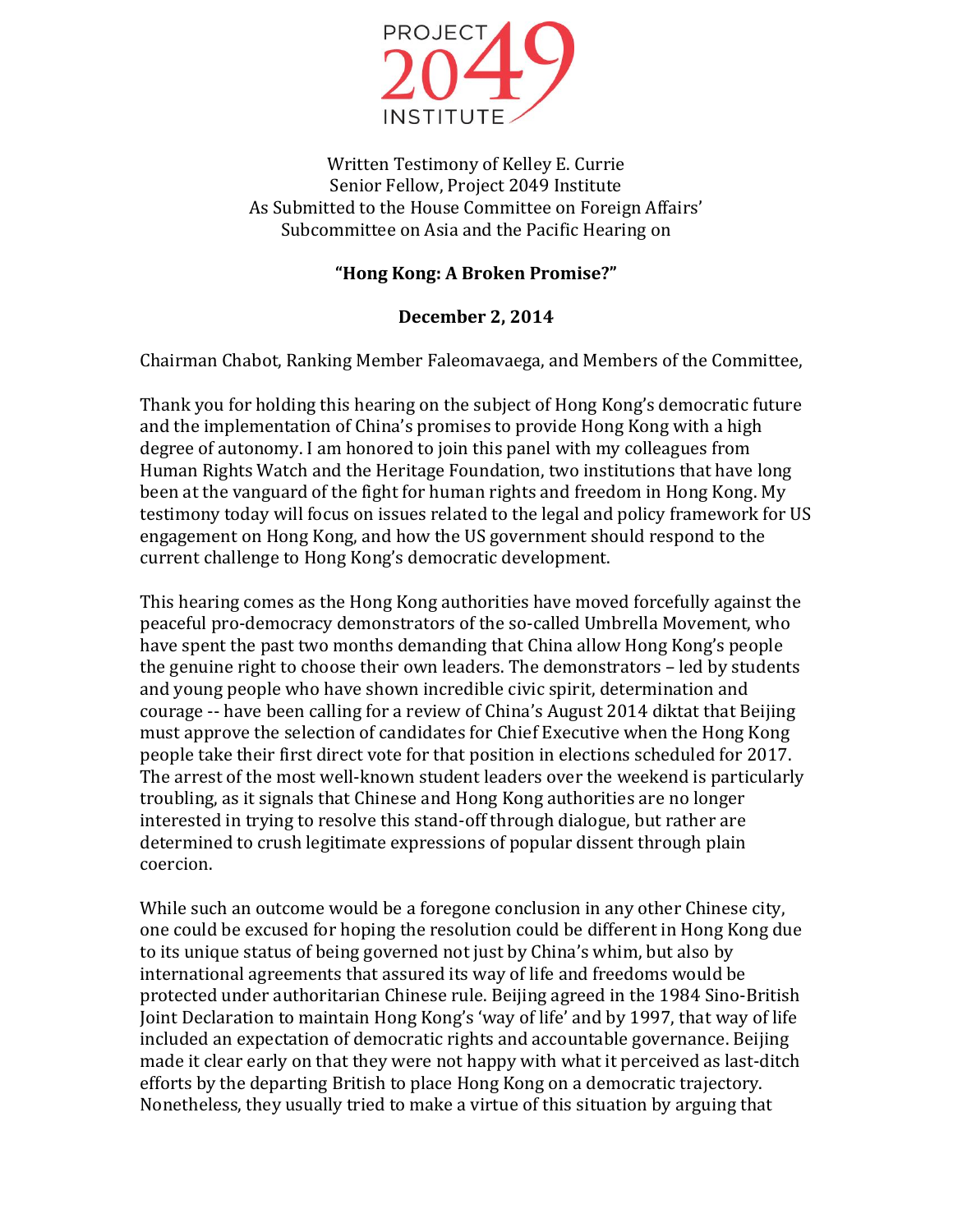Hong Kong under Chinese rule would experience greater democracy and human rights than the British had ever allowed. And they were right, up to a point.

Unfortunately, since the signing of the Joint Declaration in 1984, Beijing's authoritarian tendencies have repeatedly won out. Over the past thirty years, Chinese leaders' mania for control and innate distrust of democracy has led them to waste multiple opportunities to get 99% of what they wanted without enduring the kinds of protests that have rocked Hong Kong for the past two months and periodically since 1997. In this latest confrontation, as in the past, the Chinese authorities refused to negotiate in good faith with and attempted to discredit moderate democrats such as Martin Lee and Anson Chan, who sought to reach an accommodation on the issues surrounding implementation of universal suffrage and other ambiguities of Hong Kong's mini-constitution, the Basic Law. Instead, the Chinese authorities issued a National People's Congress Standing Committee decision that put Beijing firmly in control of who Hong Kongers could vote for in the Chief Executive election. By rejecting any compromise with moderate democrats in favor of confrontation with less established forces, Beijing is falling back on its old Marxist playbook and sowing the seeds of long-term discontent in Hong Kong, much as it has on the mainland.

In the same vein, the BBC reported on November 30, that the Chinese ambassador to the UK told the chair of a British parliamentary committee charged with investigating the implementation of the 1984 Sino-British Joint Declaration that its members would not be permitted to enter Hong Kong on their fact finding mission. Sir Richard Ottaway, chairman of the House of Commons Foreign Affairs Committee, had previously been warned by Chinese authorities that the MPs trip would represent an "unwelcome interference into the affairs of another country" and a show of support for the "illegal activity" of pro-democracy protesters.

Beijing has long relied on a mantra of 'non-interference in internal affairs' to combat other countries' allegations of human rights abuses, but there is a breathtaking quality to China telling the British – the other party in the international treaty that guarantees Hong Kong's "one country, two systems" arrangement – to mind their own business. It is almost as incredible as assertions that the people of Hong Kong are not ready for democracy. Prime Minister David Cameron has responded with tougher rhetoric in defense of the UK's interests and Hong Kong's rights, but after several years of acquiescing to Chinese bullying in the name of preserving or restoring commercial and diplomatic ties, the UK's protests are easily ignored.

Both by default and because of our own enduring interests there, the United States remains the key guarantor of Hong Kong's freedoms, as it has since 1997. But we too have lost our voice over the years. When Congress passed the Hong Kong Policy Act in 1992, the US declared that:

*The human rights of the people of Hong Kong are of great importance to the United States and are directly relevant to United States interests in Hong Kong. A fully successful transition in the exercise of sovereignty*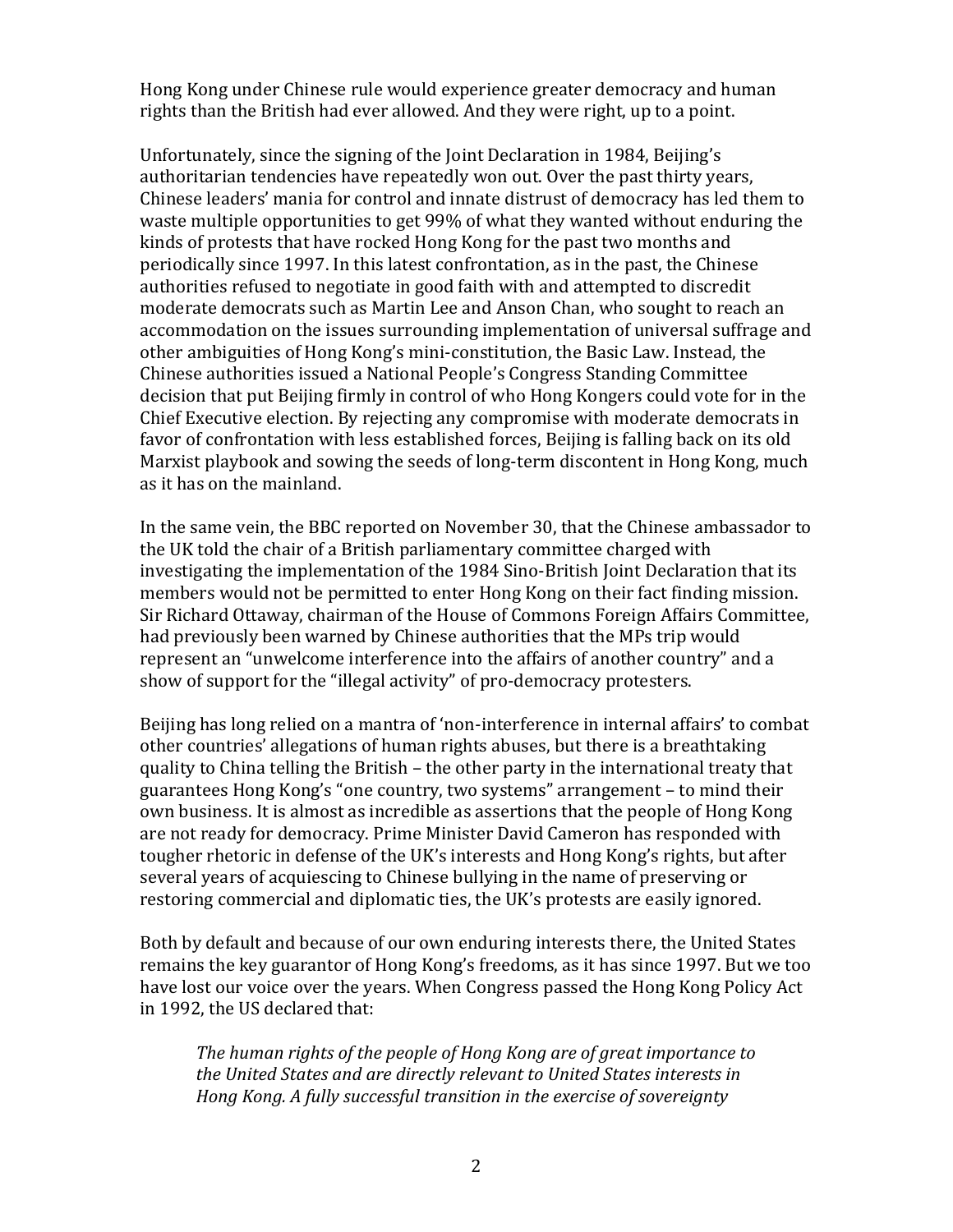*over Hong Kong must safeguard human rights in and of themselves. Human rights also serve as a basis for Hong Kong's continued economic prosperity.* 

At the time the Act was passed, Members and Senators often expressed their hope that post-reversion "Hong Kong would change China more than China would change Hong Kong." And Beijing was already accusing the US of 'interfering in its internal affairs' with the Act, and China's hand-picked incoming Chief Executive Tung Cheewah attacked Democratic Party Chairman Martin Lee as unpatriotic for supporting it. The US Congress did not let these accusations intimidate it away from continuing to press for Hong Kong's rights and freedoms, and continued passing resolutions, holding hearings, writing letters and directly engaging Chinese authorities on their concerns.

However, when Congress and the administration have gone silent on Hong Kong, the Chinese have pushed their advantage. The US response to negative political developments in Hong Kong has generally been muted since 1997. In 2007, Wu Bangguo, the chairman of the National People's Congress Standing Committee, confirmed Beijing's true intentions when he chillingly intoned that, "Hong Kong had considerable autonomy only because the central government had chosen to authorize that autonomy." That tenth anniversary of the handover also was the year the US stopped issuing annual reports on Hong Kong. But even before the State Department stopped producing the report, they had long become box-checking exercises that scarcely commented on either the growing organic democratic movement in Hong Kong or the related local discontent with the creeping authoritarianism of Beijing's rule.

US handling of Hong Kong has hardly been the only example where our reticence has encouraged the worst impulses of the Chinese regime. Our Hong Kong policy approach takes place against a backdrop of broader reluctance to publicly call Beijing out over abuses that are rooted in the structural authoritarian nature of its regime. Beginning with the period leading up to the 2008 Beijing Olympics, there has been a perceptible change in US willingness to publicly, consistently and vigorously stand up for rights of Chinese dissidents, Tibetans, Uighurs and other persecuted groups. All democratic governments have become more reluctant to speak out over this period, but the absence of a strong US voice has exacerbated this long-term trend.

Given the strong message that the Hong Kong people have sent the world through the Umbrella Movement, however, it is clear the US needs to start acting on both its interests and values in Hong Kong in a more forceful way.

- Recent efforts to again require annual reports on Hong Kong are a good start but Congress needs to hold the administration accountable for making them a serious policy effort, rather than a useless box-checking exercise. In order to achieve this the Hong Kong Policy Act should be amended so that as part of the next report, the executive branch will conduct a full inter-agency review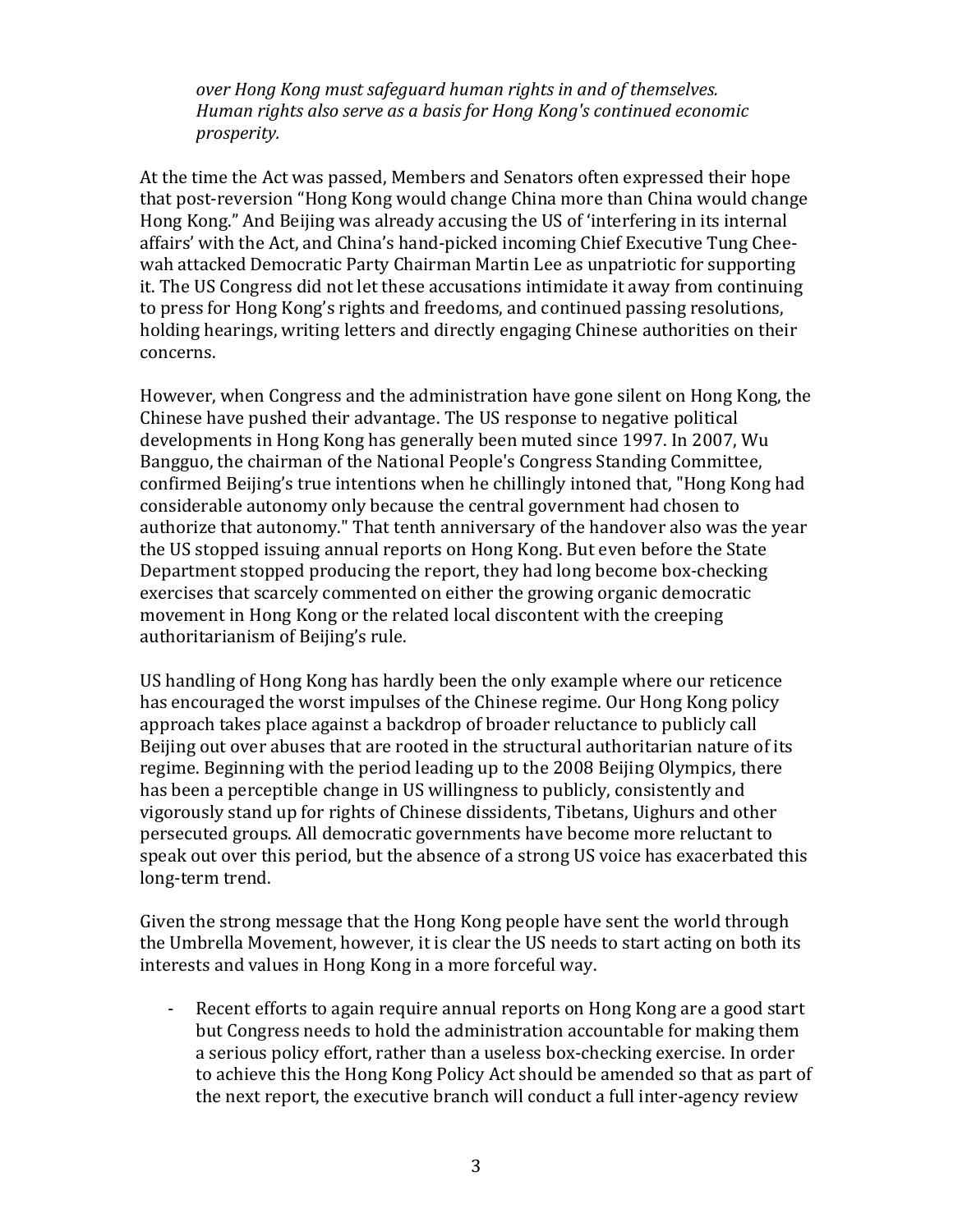pursuant to the presidential determination authority in Sec. 202 and include detailed findings regarding whether Hong Kong remains "sufficiently autonomous" to continue receiving the beneficial treatments that currently extend to it. In addition to findings related to various cabinet and sub-cabinet level agencies and their cooperation with their counterparts in Hong Kong, the report should also focus on the overall political context and progress toward genuine democratic reforms. While such a comprehensive review would be impractical on an annual basis, the "determination" section of the report would be updated annually and fully examined on a multi-year basis as directed by Congress.

- House Foreign Affairs and Senate Foreign Relations Committees should consider holding annual joint hearings on the reports as well, complete with high-level administration officials who are publicly called to account for US efforts on behalf of Hong Kong and witnesses who can speak directly on behalf of the Hong Kong people. Congress can also speak directly on its concerns through passing of non-binding resolutions.
- The administration also needs to speak up in defense of Hong Kong, more publicly, more often and more clearly. It should stop issuing confused statements that ignore China's failure to live up to the promise of 'one country, two systems', and paper over the denial of universal suffrage represented by Beijing's current approach. We also should not forget those on the mainland who were detained solely for expressing support for the Umbrella Movement.
- The US should work with the UK to address China's implementation of the Joint Declaration through joint commissions of inquiry and joint demarches. The UK is our closest ally and international partner, and their credibility has taken a severe hit due to their failure to stand up for liberal values in Hong Kong. Likewise, we should look for opportunities in UN venues to work with like-minded countries to raise our concerns. While the likelihood of effective UN action is low, Beijing deeply dislikes having to defend its behavior in such forums.
- The US, the UK and commonwealth countries such as Canada and Australia, should develop a joint protocol on treatment of students visa applicants who were arrested for peaceful political activity. Their civic activism should not serve as a barrier to their attending universities in the US and other democratic countries. Joint maintenance of a database of 'known' students and shared practices in handling their applications would be the most effective approach, and could be handled through a negotiated MOU.
- Finally, past cuts and elimination of Cantonese broadcasts on RFA and VOA should be reversed to the extent possible, even if this just means making available rebroadcasts of old programming, or making creative use of usergenerated content that would monitored for topicality and appropriateness.